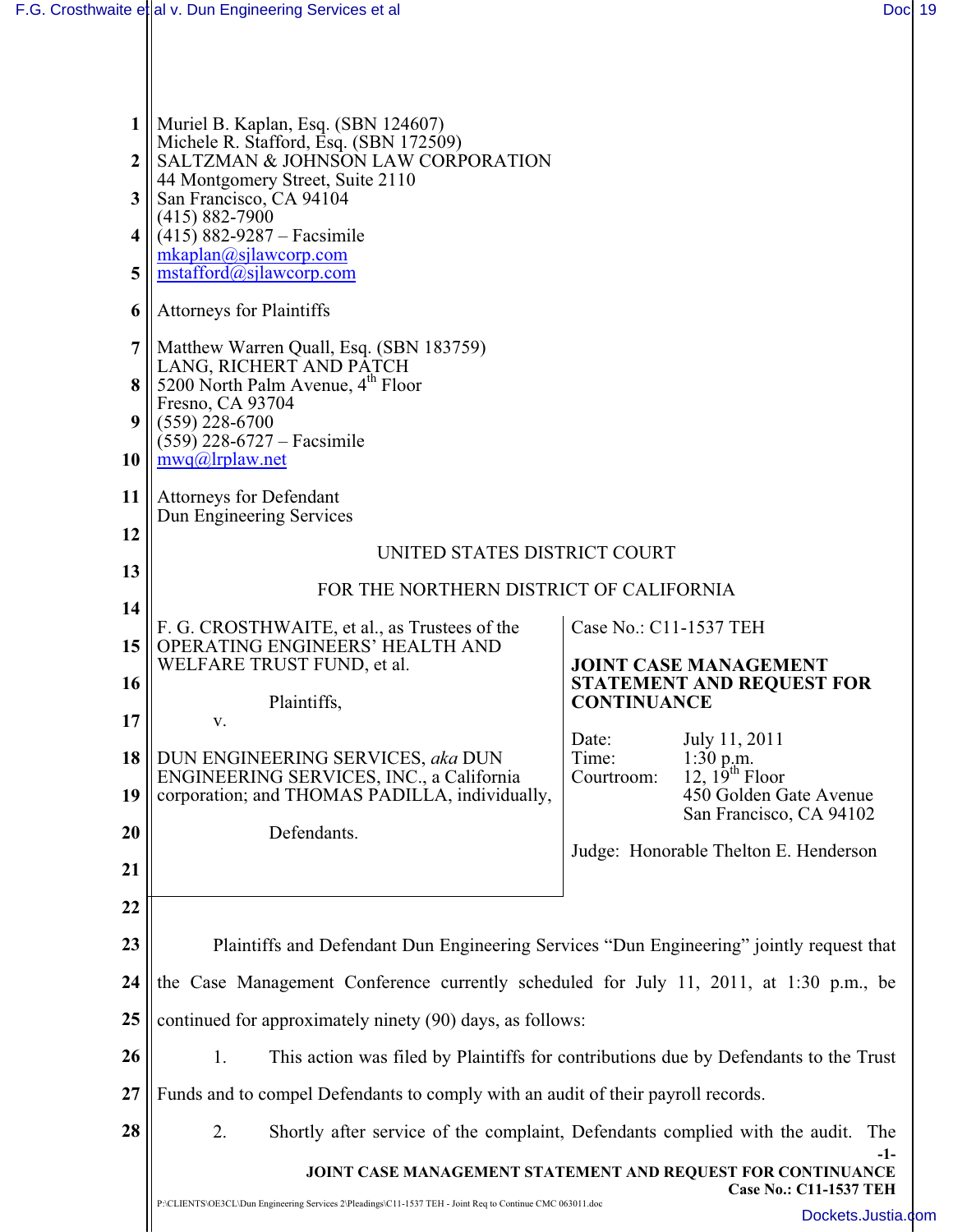| $\mathbf{1}$            |                                                                            | auditor is in the process of analyzing the documents for preparation of an audit report. After the                                                 |     |                                                    |  |  |  |
|-------------------------|----------------------------------------------------------------------------|----------------------------------------------------------------------------------------------------------------------------------------------------|-----|----------------------------------------------------|--|--|--|
| $\boldsymbol{2}$        |                                                                            |                                                                                                                                                    |     |                                                    |  |  |  |
|                         |                                                                            | report is completed, the auditor will send a draft copy to Defendants for review. In the event that                                                |     |                                                    |  |  |  |
| 3                       |                                                                            | the Defendants oppose the findings, the parties will attempt to resolve the issues informally                                                      |     |                                                    |  |  |  |
| $\overline{\mathbf{4}}$ |                                                                            | through direct negotiations. If they are unable to do so, they will proceed with mediation and,                                                    |     |                                                    |  |  |  |
| 5                       |                                                                            | ultimately, trial.                                                                                                                                 |     |                                                    |  |  |  |
| 6                       | 3.                                                                         | Plaintiffs and Dun Engineering have agreed to mediation for the contributions                                                                      |     |                                                    |  |  |  |
| 7                       |                                                                            | owed and both are willing to participate in the event that a resolution cannot be reached informally                                               |     |                                                    |  |  |  |
| 8                       |                                                                            | through direct negotiations. The parties are waiting for the Court's referral and assignment to a                                                  |     |                                                    |  |  |  |
| 9                       | mediator.                                                                  |                                                                                                                                                    |     |                                                    |  |  |  |
| 10                      | 4.                                                                         | On June 22, 2011, the Clerk entered default as to Defendant Thomas Padilla.                                                                        |     |                                                    |  |  |  |
| 11                      | 5.                                                                         | There is nothing to discuss at a Case Management Conference at the present time                                                                    |     |                                                    |  |  |  |
| 12                      | as the parties are cooperating with one another to move toward resolution. |                                                                                                                                                    |     |                                                    |  |  |  |
| 13                      | 6.                                                                         | We therefore jointly request that the Case Management Conference be continued                                                                      |     |                                                    |  |  |  |
| 14                      |                                                                            | for ninety (90) days to allow the parties ample time to prepare and attend the mediation.                                                          |     |                                                    |  |  |  |
| 15                      |                                                                            | Dated: July 1, 2011<br><b>SALTZMAN &amp; JOHNSON</b>                                                                                               |     |                                                    |  |  |  |
| 16                      |                                                                            |                                                                                                                                                    |     | <b>LAWCORPORATION</b>                              |  |  |  |
| 17                      |                                                                            |                                                                                                                                                    | By: | /s/<br>Michele R. Stafford                         |  |  |  |
| 18                      |                                                                            |                                                                                                                                                    |     | <b>Attorneys for Plaintiffs</b>                    |  |  |  |
| 19                      | Dated: July 1, 2011                                                        |                                                                                                                                                    |     | LANG, RICHERT AND PATCH                            |  |  |  |
| 20                      |                                                                            |                                                                                                                                                    | By: | $\sqrt{s}$                                         |  |  |  |
| 21                      |                                                                            |                                                                                                                                                    |     | Matthew W. Quall<br><b>Attorneys for Defendant</b> |  |  |  |
| 22                      |                                                                            |                                                                                                                                                    |     | Dun Engineering Services                           |  |  |  |
| 23                      | IT IS SO ORDERED.                                                          |                                                                                                                                                    |     |                                                    |  |  |  |
| 24                      |                                                                            |                                                                                                                                                    |     |                                                    |  |  |  |
| 25                      |                                                                            | The<br>currently set Case Management Conference is hereby continued<br>to<br>October 17, 2011 at $1:30$ p.m.<br>All related deadlines are extended |     |                                                    |  |  |  |
| 26                      | accordingly.                                                               |                                                                                                                                                    |     | DISTRI                                             |  |  |  |
| 27                      |                                                                            | 7/5/11                                                                                                                                             |     | IT IS SO ORDERED                                   |  |  |  |
| 28                      | Date:                                                                      |                                                                                                                                                    |     | 甩<br>DGE<br><b>UNITED</b>                          |  |  |  |
|                         |                                                                            | Judge Thelton E. Henderson<br>$-2-$<br><b>VUEST FOR CONTINUANCE</b><br><b>JOINT CASE MANAGEMENT STATEMENT VE</b>                                   |     |                                                    |  |  |  |
|                         |                                                                            | P:\CLIENTS\OE3CL\Dun Engineering Services 2\Pleadings\C11-1537 TEH - Joint Req to Continue CMC 063011.doc                                          |     | Case Ny: C11-1537 TEH<br>DISTRIC                   |  |  |  |
|                         |                                                                            |                                                                                                                                                    |     |                                                    |  |  |  |